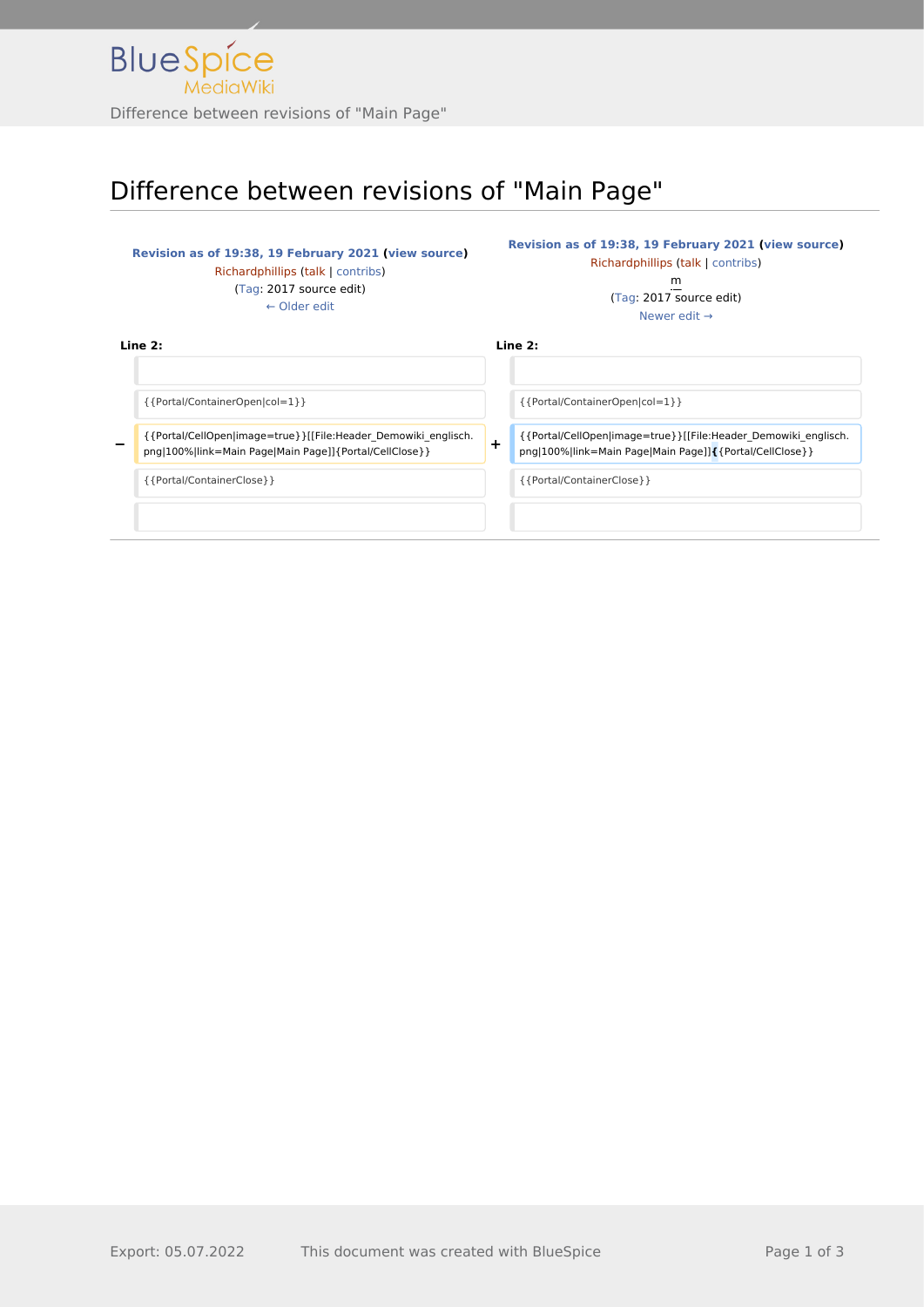

## Revision as of 19:38, 19 February 2021

[Main Page](http://www.greenwichyachtclub.co.uk/w/index.php?title=Special:Upload&wpDestFile=Header_Demowiki_englisch.png)

[Template:Testwiki/Important Info](http://www.greenwichyachtclub.co.uk/w/index.php?title=Template:Testwiki/Important_Info&action=edit&redlink=1)

Welcome to Greenwich Yacht Club. We are a friendly, member run club with a clubhouse and yard on the river Thames just three miles downriver from Tower Bridge.

[Template:Testwiki/Questions](http://www.greenwichyachtclub.co.uk/w/index.php?title=Template:Testwiki/Questions&action=edit&redlink=1)

[Template:Testwiki/Webinar](http://www.greenwichyachtclub.co.uk/w/index.php?title=Template:Testwiki/Webinar&action=edit&redlink=1)